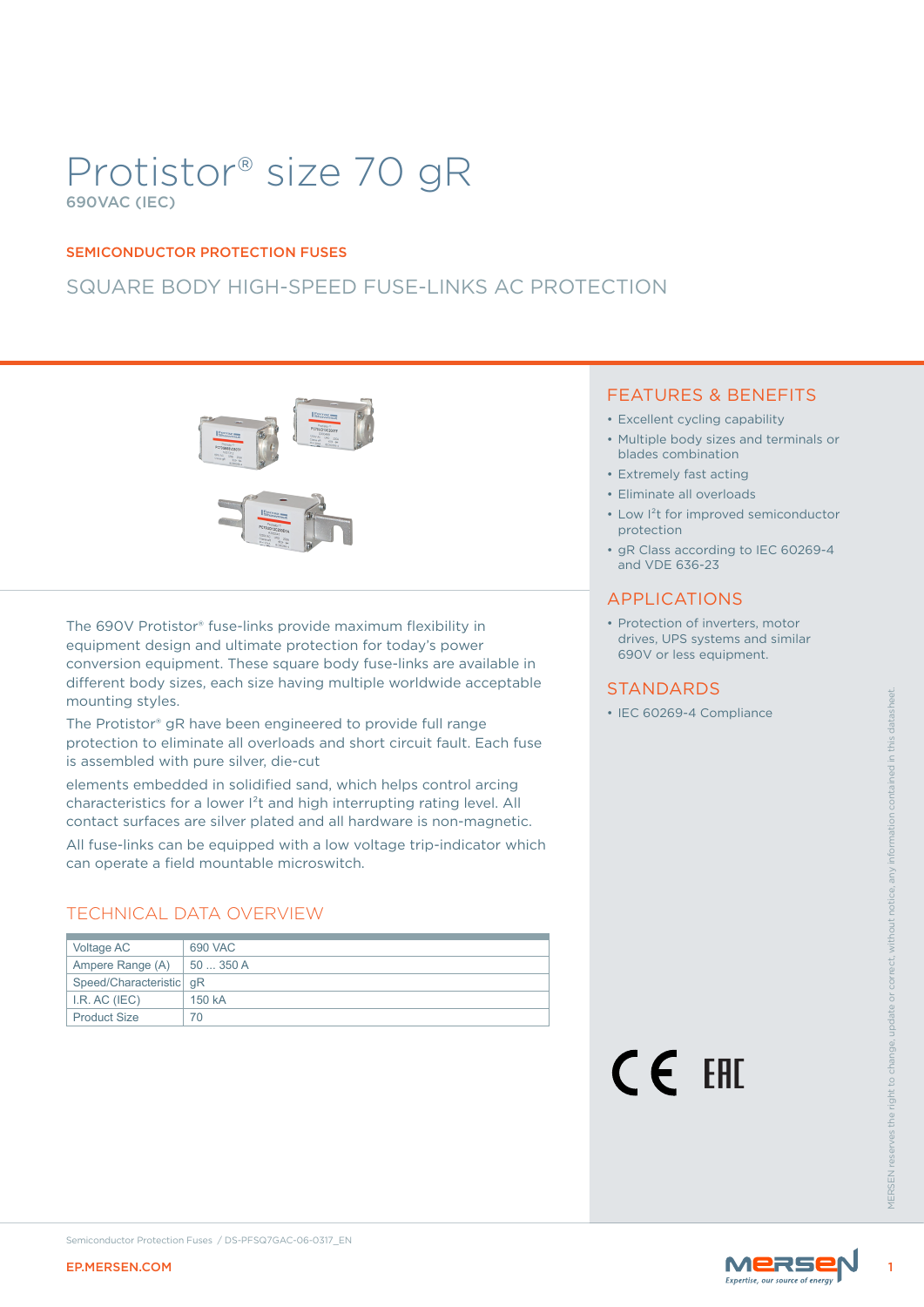# PRODUCT RANGE



PC70GB69V250TF

PC70GB69V250ESF

| Catalog<br>number | <b>Item</b><br>number | Rated<br>voltage AC<br>(IEC) | Rated<br>current I <sub>n</sub> | Pre-arcing <sup>12</sup> t | Clearing I <sup>2</sup> t at<br><b>Rated Voltage</b> | Rated breaking<br>capacity AC | Power dissi-<br>pation<br>at I <sub>n</sub> | Weight   | Package |
|-------------------|-----------------------|------------------------------|---------------------------------|----------------------------|------------------------------------------------------|-------------------------------|---------------------------------------------|----------|---------|
| PC70GB69V50TF     | C301279               | 690 V                        | 50 A                            | 118 $A^2S$                 | $700A^2s$                                            | 150 kA                        | 17 W                                        | 0.339 kg | 3       |
| PC70GB69V63TF     | D301280               | 690 V                        | 63 A                            | $266A^2s$                  | 1600 $A^2S$                                          | 150 kA                        | 18 W                                        | 0.339 kg | 3       |
| PC70GB69V80TF     | E301281               | 690 V                        | 80 A                            | $473A^2s$                  | $2800A^2s$                                           | 150 kA                        | 22 W                                        | 0.339 kg | 3       |
| PC70GB69V100TF    | F301282               | 690 V                        | 100A                            | 1058 $A^2S$                | $6200A^2s$                                           | 150 kA                        | 23 W                                        | 0.339 kg | 3       |
| PC70GB69V125TF    | G301283               | 690 V                        | 125A                            | 1897 $A^2S$                | 11200 $A^2s$                                         | 150 kA                        | 26 W                                        | 0.339 kg | 3       |
| PC70GB69V160TF    | L301310               | 690 V                        | 160 A                           | 4232 $A^2S$                | $25000 A^2s$                                         | 150 kA                        | 29 W                                        | 0.339 kg | 3       |
| PC70GB69V200TF    | M301311               | 690 V                        | 200A                            | $7540A^2s$                 | 44000 $A^2$ s                                        | 150 kA                        | 34 W                                        | 0.339 kg | 3       |
| PC70GB69V250TF    | N301312               | 690 V                        | 250 A                           | 13450 $A^2S$               | 79000 A <sup>2</sup> s                               | 150 kA                        | 40 W                                        | 0.339 kg | 3       |
| PC70GB69V315TF    | P301313               | 690 V                        | 315 A                           | 24110 A <sup>2</sup> s     | 142000 A <sup>2</sup> s                              | 150 kA                        | 47 W                                        | 0.339 kg | 3       |

#### **Size 70 type TTF-with one ISO metric threaded hole**



| Catalog<br>number | <b>Item</b><br>number | <b>Rated voltage</b><br>AC (IEC) | <b>Rated current</b><br>ln. | Pre-arcing l <sup>2</sup> t | Clearing $I2t$ at<br><b>Rated Voltage</b> | <b>Rated breaking</b><br>capacity AC | Power dissi-<br>pation<br>at I <sub>n</sub> | Weight   | Package |
|-------------------|-----------------------|----------------------------------|-----------------------------|-----------------------------|-------------------------------------------|--------------------------------------|---------------------------------------------|----------|---------|
| PC70GB69V50ESF    | P301290               | 690 V                            | 50 A                        | 118 $A^2S$                  | $700A^2s$                                 | 150 kA                               | 17 W                                        | 400q     | 3       |
| PC70GB69V63ESF    | Q301291               | 690 V                            | 63 A                        | $266A^2s$                   | 1600 $A^2S$                               | 150 kA                               | 18 W                                        | 400q     | 3       |
| PC70GB69V80ESF    | E301304               | 690 V                            | 80 A                        | 473 $A^2S$                  | $2800 A^2s$                               | 150 kA                               | 22 W                                        | 400q     | 3       |
| PC70GB69V100ESF   | S301293               | 690 V                            | 100 A                       | 1058 $A^2S$                 | $6200 A^2s$                               | 150 kA                               | 23 W                                        | $0.4$ kg | 3       |
| PC70GB69V125ESF   | F301305               | 690 V                            | 125A                        | 1897 $A^2S$                 | 11200 $A^2S$                              | 150 kA                               | 26 W                                        | $0.4$ kg | 3       |
| PC70GB69V160ESF   | G301306               | 690 V                            | 160 A                       | 4232 $A^2S$                 | 25000 A <sup>2</sup> s                    | 150 kA                               | 29 W                                        | $0.4$ kg | 3       |
| PC70GB69V200ESF   | H301307               | 690 V                            | 200 A                       | $7540A^2s$                  | 44000 A <sup>2</sup> s                    | 150 kA                               | 34 W                                        | $0.4$ kg | 3       |
| PC70GB69V250ESF   | J301308               | 690 V                            | 250 A                       | 13448 $A^2S$                | 79000 A <sup>2</sup> s                    | 150 kA                               | 40 W                                        | 400q     | 3       |

### **Size 70 type DIN110**

| PU/UGB09V03ESF                                          | Q301291        | <b>PAN A</b>                 | 63 A                            | ZOO A <sup>*</sup> S        | 1000 A <sup>-</sup> S                                | 150 KA                               | <b>18 VV</b>                                | 400 g            | J.      |
|---------------------------------------------------------|----------------|------------------------------|---------------------------------|-----------------------------|------------------------------------------------------|--------------------------------------|---------------------------------------------|------------------|---------|
| PC70GB69V80ESF                                          | E301304        | 690 V                        | 80 A                            | $473A^2s$                   | 2800 A <sup>2</sup> s                                | 150 kA                               | 22 W                                        | 400 <sub>g</sub> | 3       |
| PC70GB69V100ESF                                         | S301293        | 690 V                        | 100 A                           | 1058 A <sup>2</sup> s       | 6200 A <sup>2</sup> s                                | 150 kA                               | 23 W                                        | $0.4$ kg         | 3       |
| PC70GB69V125ESF   F301305                               |                | 690 V                        | 125A                            | 1897 $A^2S$                 | 11200 A <sup>2</sup> s                               | 150 kA                               | 26 W                                        | $0.4$ kg         | 3       |
| PC70GB69V160ESF                                         | G301306        | 690 V                        | 160 A                           | 4232 A <sup>2</sup> s       | 25000 A <sup>2</sup> s                               | 150 kA                               | 29 W                                        | $0.4$ kg         | 3       |
| PC70GB69V200ESF   H301307                               |                | 690 V                        | 200 A                           | 7540 A <sup>2</sup> s       | 44000 A <sup>2</sup> s                               | 150 kA                               | 34 W                                        | $0.4$ kg         | 3       |
| PC70GB69V250ESF                                         | J301308        | 690 V                        | 250 A                           | 13448 A <sup>2</sup> s      | 79000 A <sup>2</sup> s                               | 150 kA                               | 40 W                                        | 400q             | 3       |
| Size 70 type DIN110<br>Catalog<br>number                | Item<br>number | Rated<br>voltage AC<br>(IEC) | Rated<br>current I <sub>n</sub> | Pre-arcing l <sup>2</sup> t | Clearing I <sup>2</sup> t at<br><b>Rated Voltage</b> | <b>Rated breaking</b><br>capacity AC | Power dissi-<br>pation<br>at I <sub>n</sub> | Weight           | Package |
| PC70GB69V100D1A                                         | Q302027        | 690 V                        | 100 A                           | 1058 A <sup>2</sup> s       | 6200 A <sup>2</sup> s                                | 150 kA                               | 23 W                                        | 0.3633 kg        | 3       |
| PC70GB69V125D1A                                         | S302742        | 690 V                        | 125A                            | 1897 A <sup>2</sup> s       | 11200 A <sup>2</sup> s                               | 150 kA                               | 26 W                                        | 365 <sub>g</sub> | 3       |
| PC70GB69V160D1A R301591                                 |                | 690 V                        | 160 A                           | 4232 $A^2S$                 | 25000 A <sup>2</sup> s                               | 150 kA                               | 29 W                                        | 0.3633 kg        | 3       |
| PC70GB69V200D1A S301592                                 |                | 690 V                        | 200 A                           | 7540 A <sup>2</sup> s       | 44000 A <sup>2</sup> s                               | 150 kA                               | 34 W                                        | 0.3633 kg        | 3       |
| PC70GB69V250D1A Z301943                                 |                | 690 V                        | 250 A                           | 13448 A <sup>2</sup> s      | 79000 A <sup>2</sup> s                               | 150 kA                               | 40 W                                        | 0.3633 kg        | 3       |
| PC70GB69V315D1A                                         | J301584        | 690 V                        | 315 A                           | 24112 A <sup>2</sup> s      | 142000 A <sup>2</sup> s                              | 150 kA                               | 47 W                                        | 0.3633 kg        | 3       |
| PC70GB69V350D1A W302124                                 |                | 690 V                        | 350 A                           | 40780 A <sup>2</sup> s      | 240000 A <sup>2</sup> s                              | 150 kA                               | 47 W                                        | 365 g            | 3       |
|                                                         |                |                              |                                 |                             |                                                      |                                      |                                             |                  |         |
| Semiconductor Protection Fuses / DS-PFSQ7GAC-06-0317 EN |                |                              |                                 |                             |                                                      |                                      |                                             |                  |         |
| <b>EP.MERSEN.COM</b>                                    | MERSEN         |                              |                                 |                             |                                                      |                                      |                                             |                  |         |

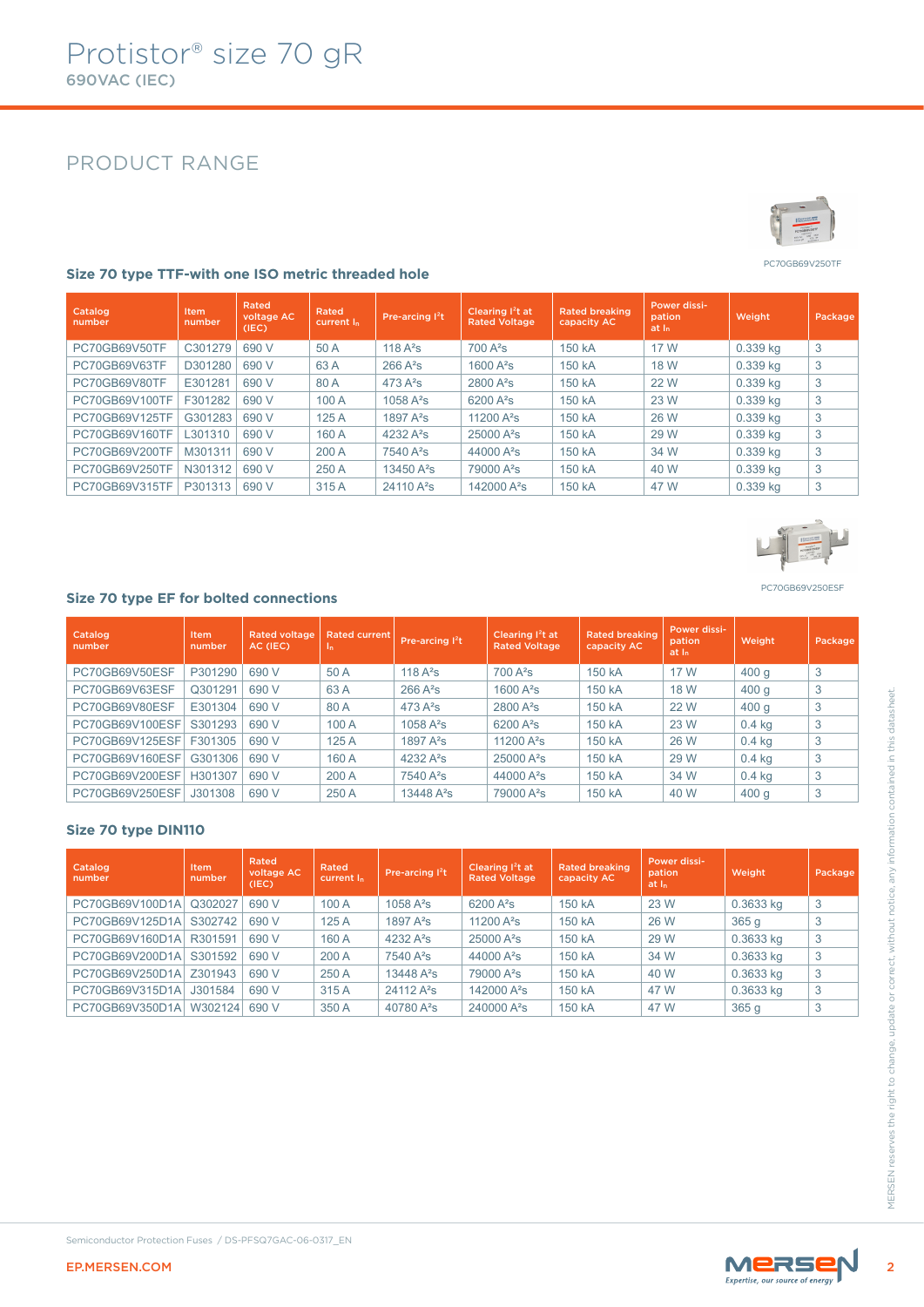# TIME CURRENT CHARACTERISTIC CURVES

 $\circ$ Pre-arcing time (s) Pre-arcing time



RMS value of prospective current (A) +/- 8%

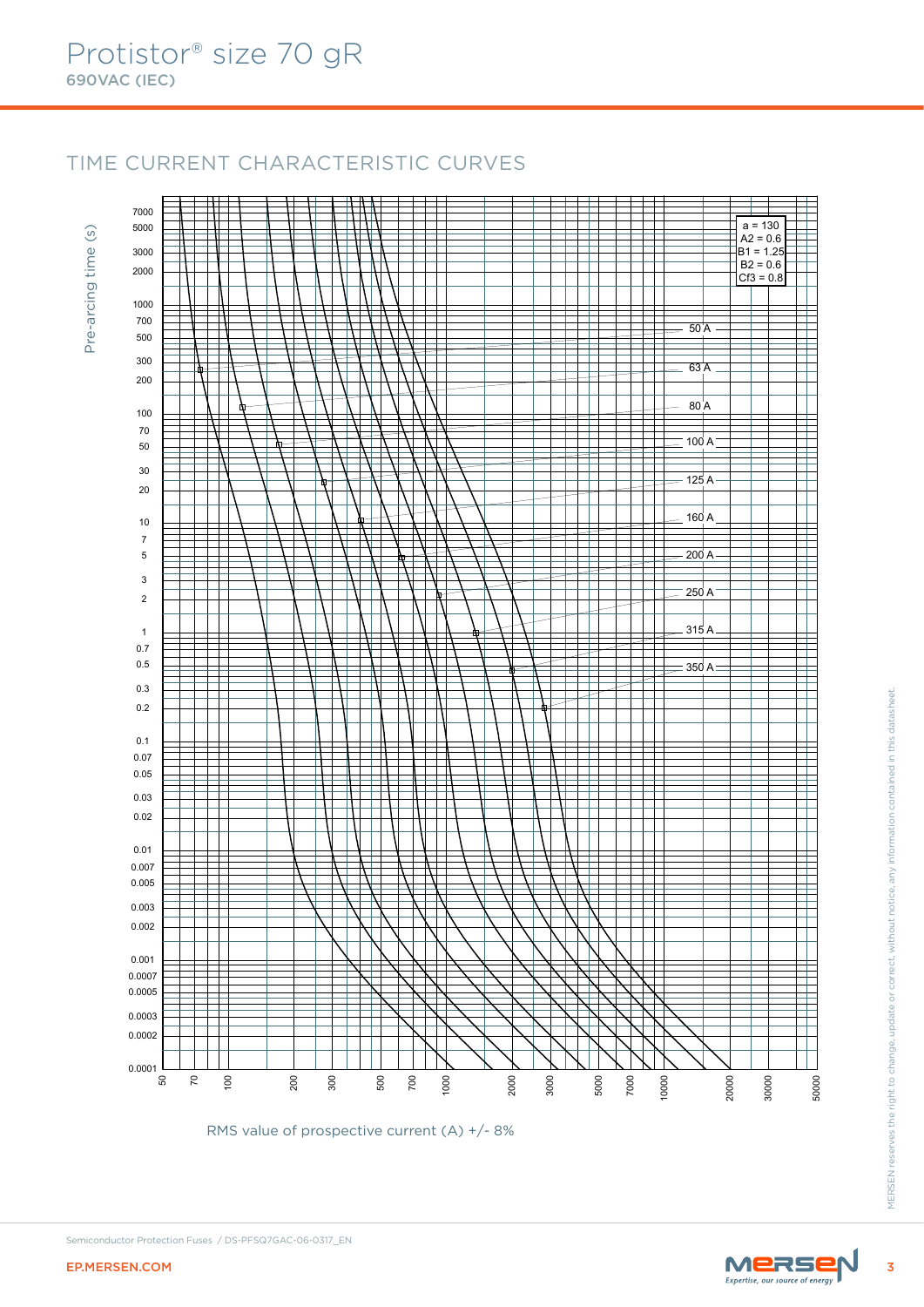# CUT-OFF CURRENT CHARACTERISTIC



<sup>50</sup> Hz RMS symmetrical prospective current Ip (A)

# I²T MULTIPLIER COEFFICIENT



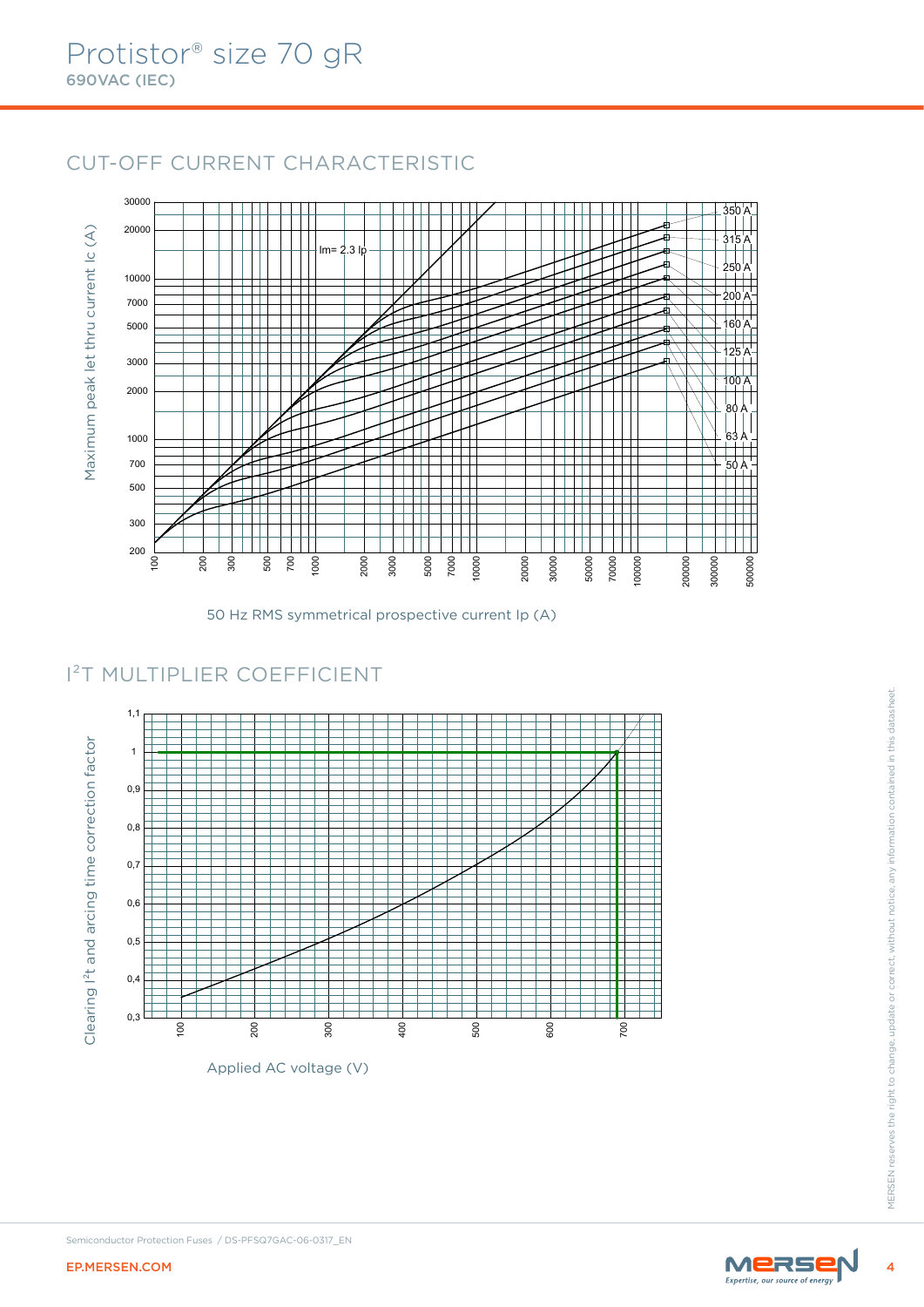# CHARACTERISTICS TOTAL I²T CURVE





50Hz RMS symetrical prospective current (Ip)(A)

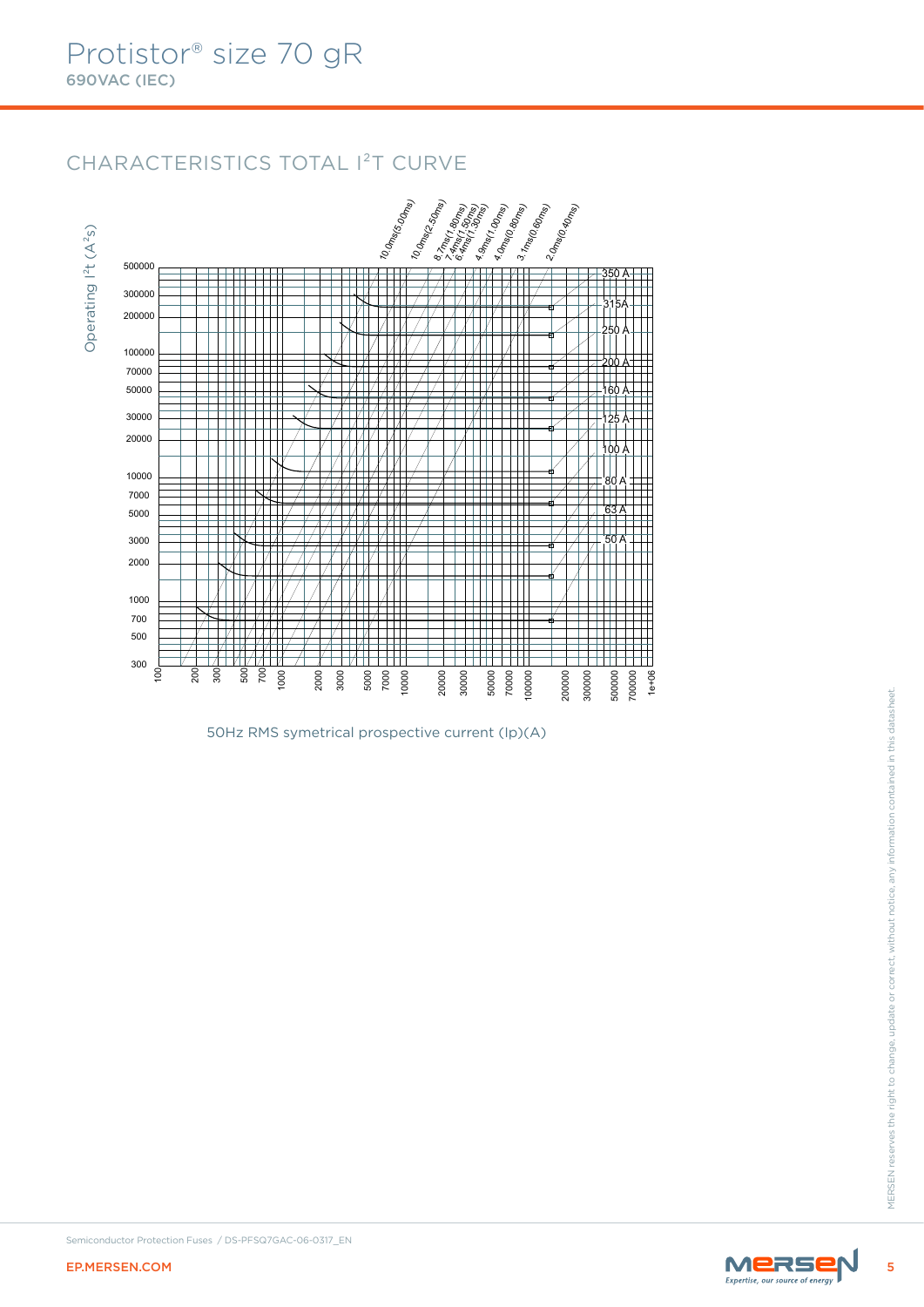# POWER DISSIPATION



% of rated current



Applied AC voltage (V)

 $6\phantom{a}$ 

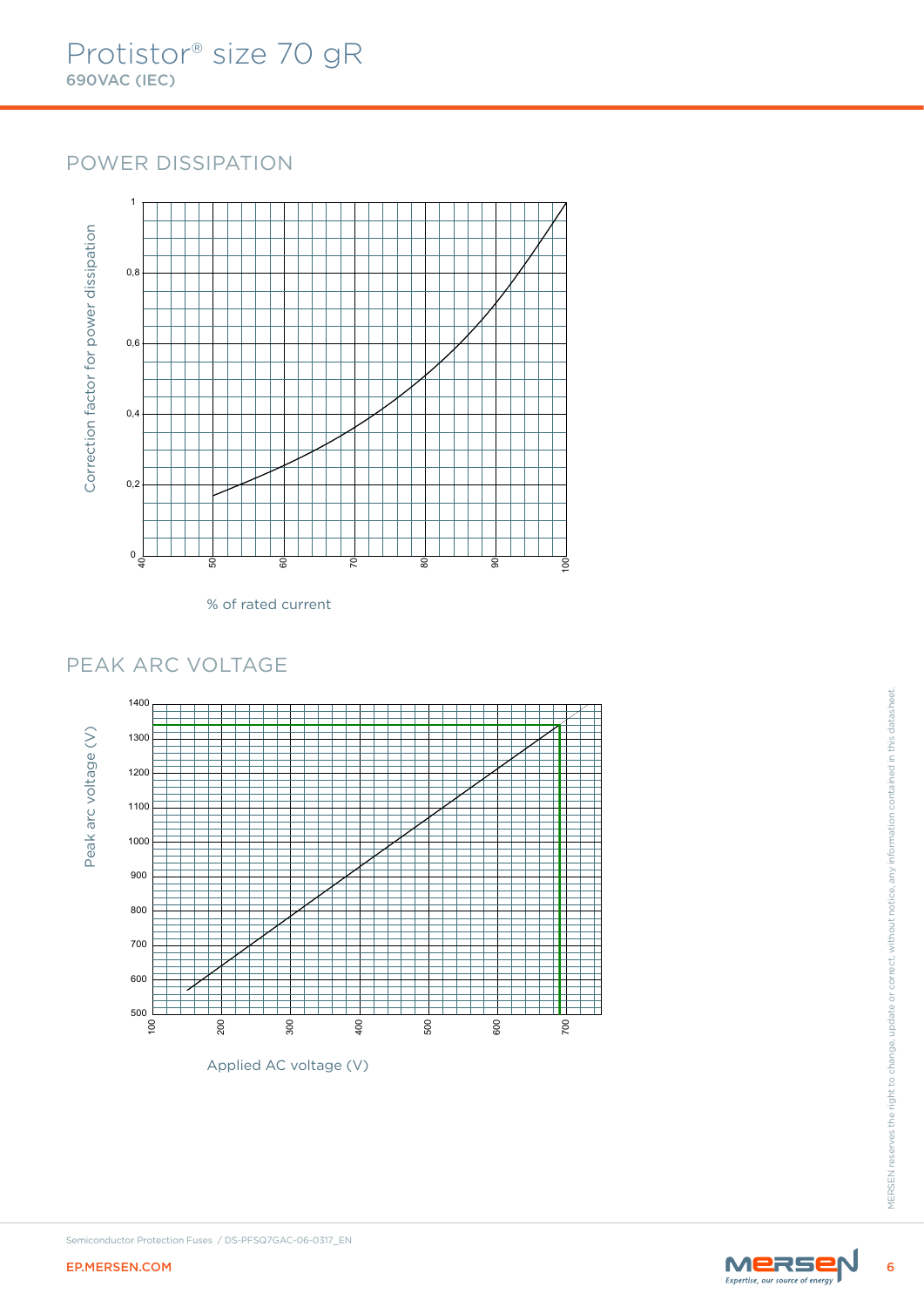## DIMENSIONS

## **Size 70 gR TTF**





Dimensions in mm

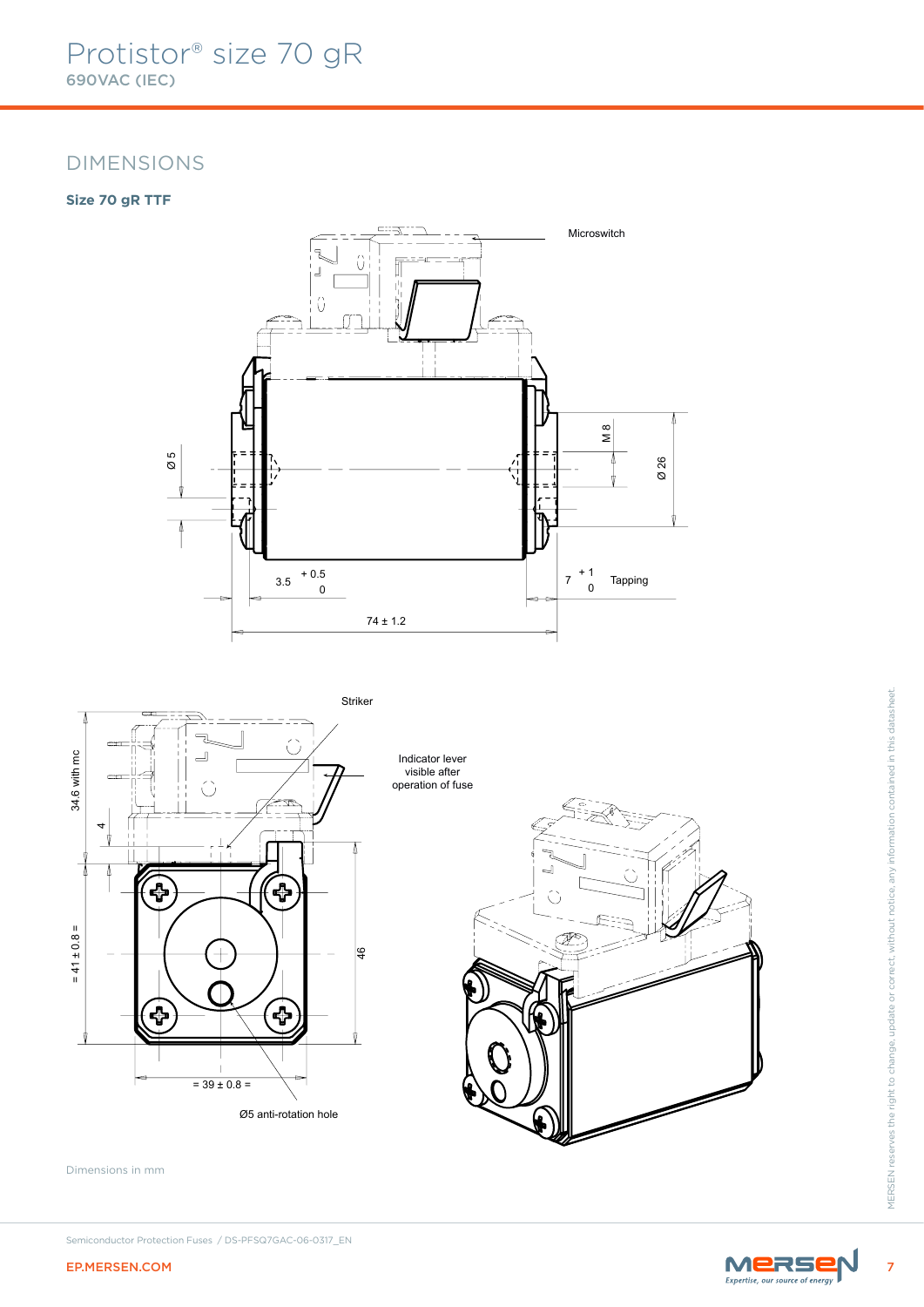# DIMENSIONS

## **Size 70 gR type EF for bolted connections**







EP.MERSEN.COM 8MERSEN.COM 8MERSEN.COM 8MERSEN. Microswitch

Dimensions in mm